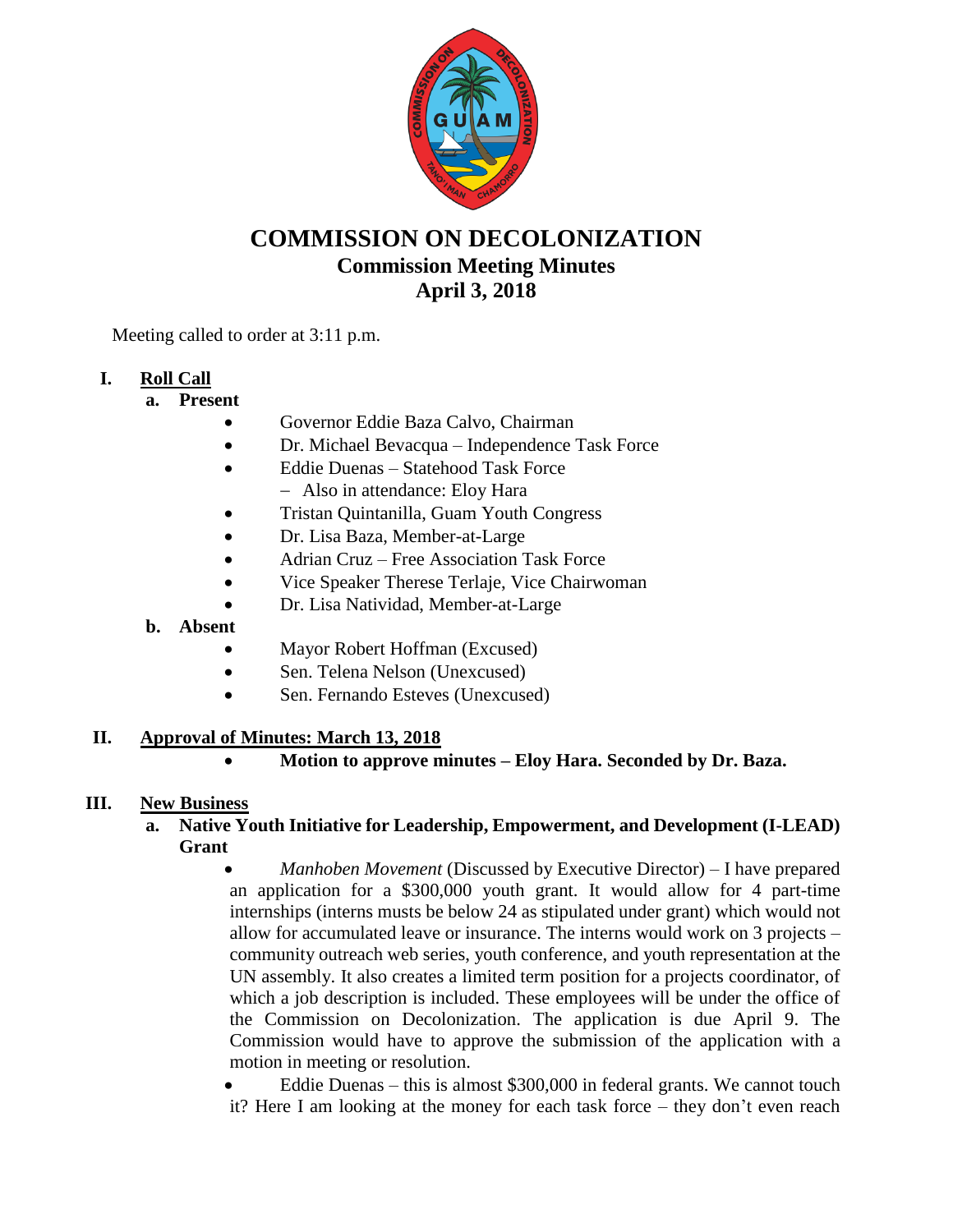

anything near that. Yet here we have this amount for a special project. The selfdetermination study is over \$100,000 too.

 Executive Director – The money for the Self-Determination Study is also federally funded. This is not taken from the task forces at all. That was something decided prior to my coming in.

Eloy Hara – I think what he is saying, which I agree with  $-$  is that it seems like we have too much distractions. Our original mission is to educate the eligible voters. We are deviating from day to day.

 Executive Director – the age range for this is 14-24. The projects here will not fall on the backs of the task forces. These were projects that were brought up in the past. This will allow for funding outside of local funding. It will provide education without affecting our existing funding. Instead of having to use your task force's funds for things like video episodes, you could get with the youth who would be able to get that done. The only thing is that it is due April 9. If we wanted to get it in, it would have to be approved today. If it is not approved, we will not go forward with the application.

Eddie Duenas – I am still against spending money if it's not really needed.

 Adrian Cruz – haven't all of our task forces wanted to make a video commercials. Why not take advantage of this opportunity to have it paid for federally?

 Chairman – thank you Amanda for working hard on this. If we don't get it, then we don't get it. If we do get it, then we have these financial resources and plan that was acceptable.

 Dr. Bevacqua – I think we might as well try. I think that it is unique enough that it may be chosen.

 Eloy Hara – I will vote for that personally, because it is a good thing. On the other side, the reason for legislative freezing. Our 100,000 that we reserved for the massive campaign is now frozen because of what the legislature did.

 Vice Chairwoman – The legislature did not freeze anything. That is all within the executive branch. When the executive branch proposed cutting funding from the COD. The executive director was given this, and she proposed to take it from the task forces.

 Executive Director – we are looking at the public information campaign. We are looking at splitting that up to provide additional fund. We are looking at other ways to provide funding. The past fiscal year accounts are in reserve per BBMR management. We talked to all three task forces about that. The age requirements are included in the grant itself. I could send you a link.

 Vice Chairwoman – I had requested to get a copy of the documents for the meeting and I did not receive this.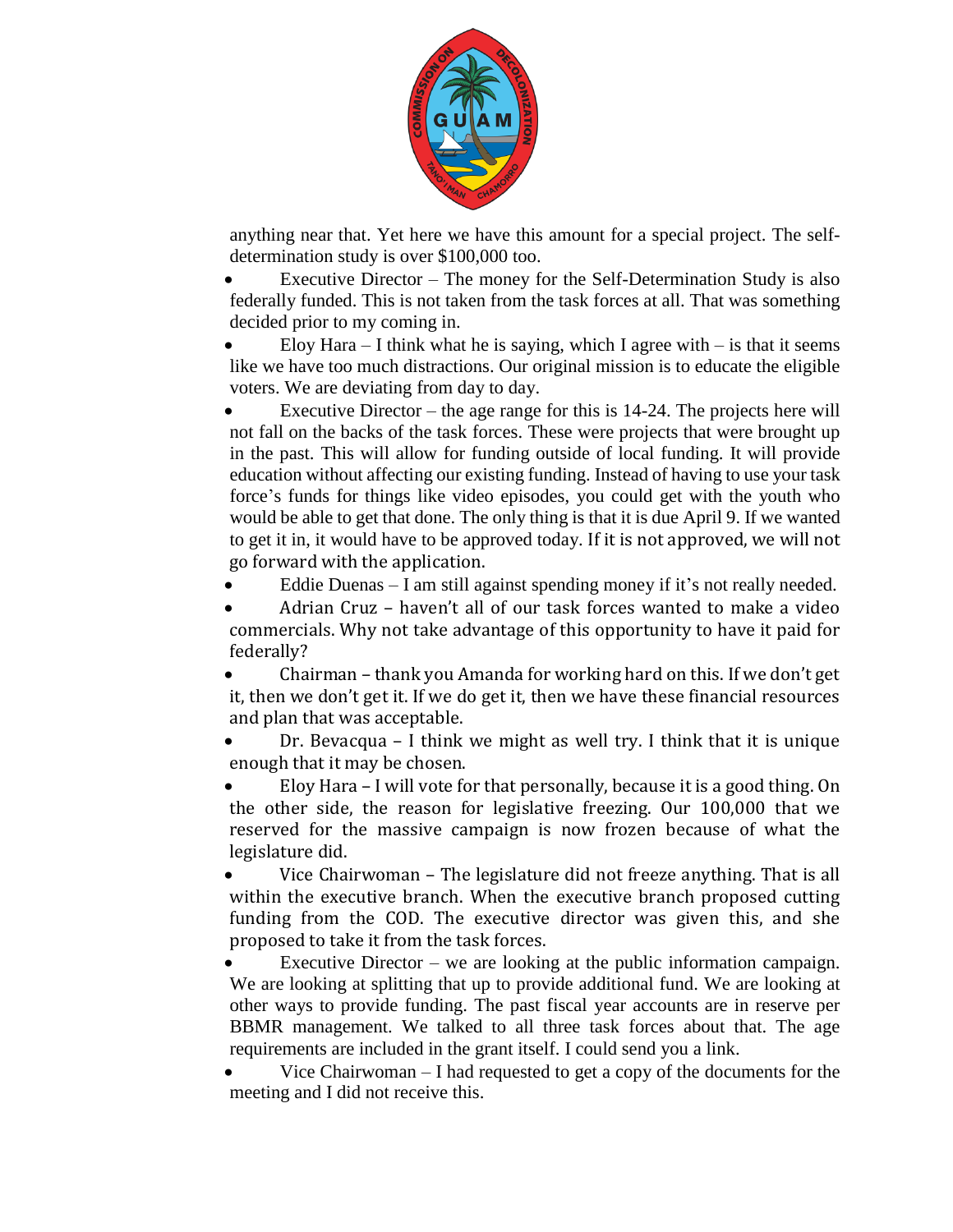

Executive Director – This specific grant – I found it just yesterday, which is why everyone got the agenda change. I had finished this package just before the meeting. That is why no one received it until the meeting. The only thing that had documents that was not sent out is the manhoben grant proposal. Other than that, everything was sent. I apologize for it being last minute, but I found the grant and decided to come prepared with this packet so you could look at it.

 Vice Chairwoman – I don't have any objections for an education campaign. I have questions on what they're trying to address. I'm curious about the UN trips. Are these flexible? Can they be changed? The task forces have been doing a good job trying to get the task forces there. Can we perhaps send task force member.

- Executive Director Right now it's set for youth to give them an opportunity to practice leadership skills. How the Commission decides who to go with, whether it is a youth congress representative, or a representative from a task force. We only included a chaperone because similar previous grants included a chaperone. It is a youth focused grant set for ages 14-24, which would also be the age range for people who would go on the trip.
- Vice Chairwoman can the budget part be changed later? Can we move the travel to video editing later? I would rather prioritize the task forces if possible.
- Executive Director because the budget for the grant is still below the \$300,000 ceiling, I could add a representative and stipulate that each representative that goes will represent one task force. So, it would be three representatives and one chaperone. If we remove the chaperone, we would have to limit the ages.
- Dr. Bevacqua leave the chaperone. It is a youth grant.
- Vice Chairwoman can't any of you going act as a chaperone?

 Executive Director – we don't know if we are going to get funding for travel next fiscal year. We could keep the chaperone because I budgeted for below the max of \$300,000 in case there were any changes that needed to be made.

 Eddie Duenas – will we benefit from this? COD was established to provide public information for the plebiscite. When it's complete, the commission's goal is complete.

- Chairman I'm pretty sure the next governor will continue on the mission of the Commission. The intent of this grant is to use this money before the plebiscite. I don't see one being held in 2018.
- Vice Chairwoman I recommend that we take the balance that you haven't allocated and put it toward the video. It looks like the only concrete product is the video. I would put it into something concrete.
- Chairman We added \$7000 to travel for another youth representative. The balance would be added to the video editing.
- No objection.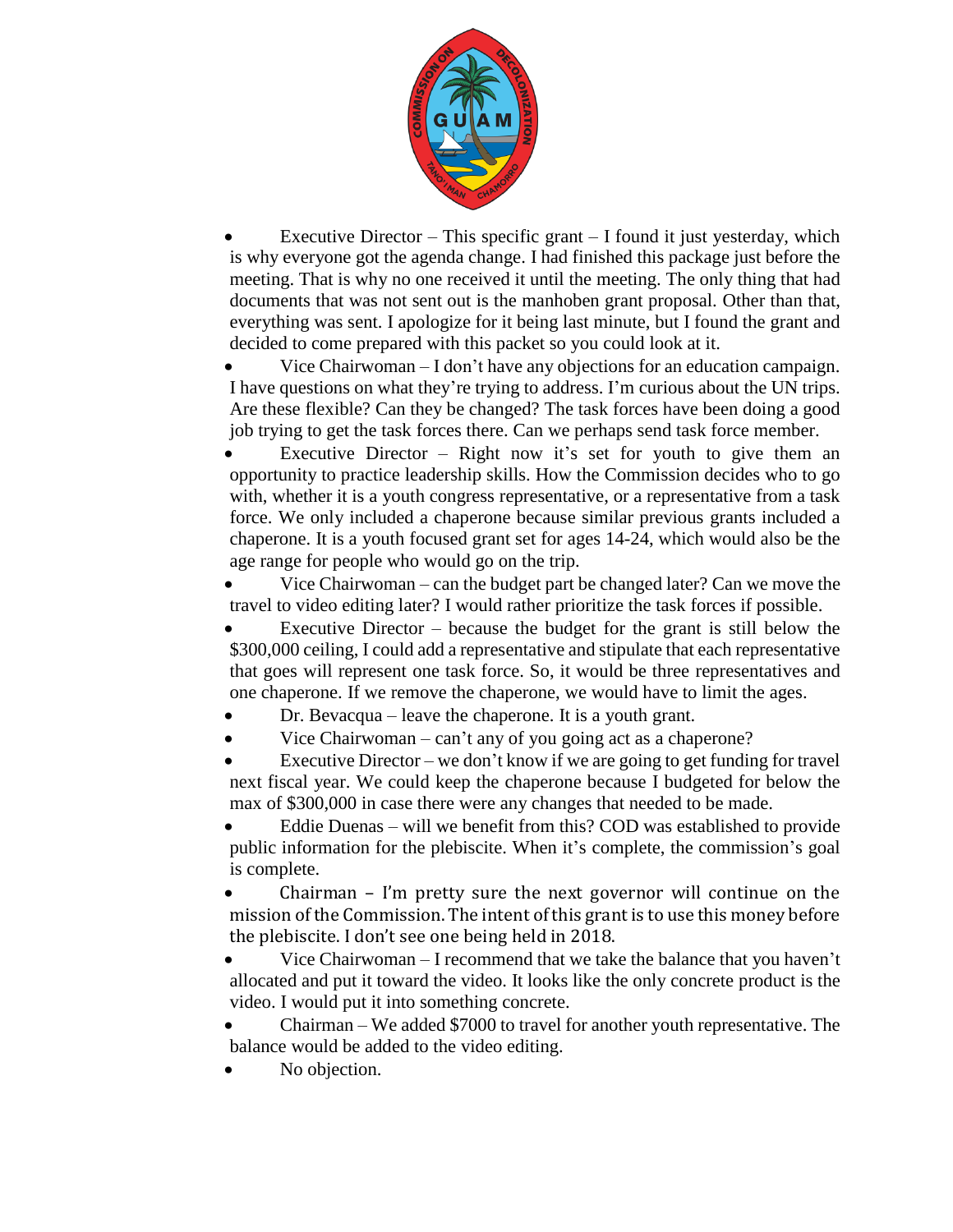

 Executive Director – the advertising for the conference and any outreach would be under advertising. For advertising for the IFB, that comes from the video editing part. Putting it on television would also come from video editing and production.

 Eddie Duenas – Regarding the equipment - the equipment belongs to the project? Why don't we contract the whole thing out? Why do we need a camera and printer?

 Executive Director – the equipment would belong to the Commission. The current situation in our office is that we work with desks and a chair not belonging to the Commission, and one computer. The computer that Mariana is using now is my personal computer. We are unable to function with the amount of people who would be coming in with the limited resources we have now.

- Eddie Duenas why not just contract the whole thing out?
- Executive Director They need a camera to use for taking pictures and producing shorter videos.

 Chairman – if you have any comments or questions, we look towards you on that. We'd like to make that decision on it today because of the time constraint.

 Dr. Baza – there are certain things like the intern and project manager that are set in stone. I'm pretty sure with the equipment and supplies, you can move that money around. Whatever the projects are, those are the things you can't change.

Dr. Natividad – you need to be sure you deliver on your deliverables.

 Vice Chairwoman – I suggest we take off the procurement training. We need products out of this grant.

 Executive Director – I included that because part of the grant is to prepare them for real world experience. Either way the projects coordinator would need to take the training because it is required by the grant as they would have to oversee it. If you want to take out the one for the intern, we can. From my experience you, still need somebody.

 **Dr. Baza – Motion to approve the application. Seconded by Adrian Cruz. Objection by Eddie Duenas. Motion passes with a majority vote.**

#### **IV. Continuing Business**

#### **a. Self-Determination Study**

- No updates at this time. We are in the process of routing. If there are any changes, the Commission will be made aware.
- Eddie Duenas I have a question with this. When are we going to have a plebiscite?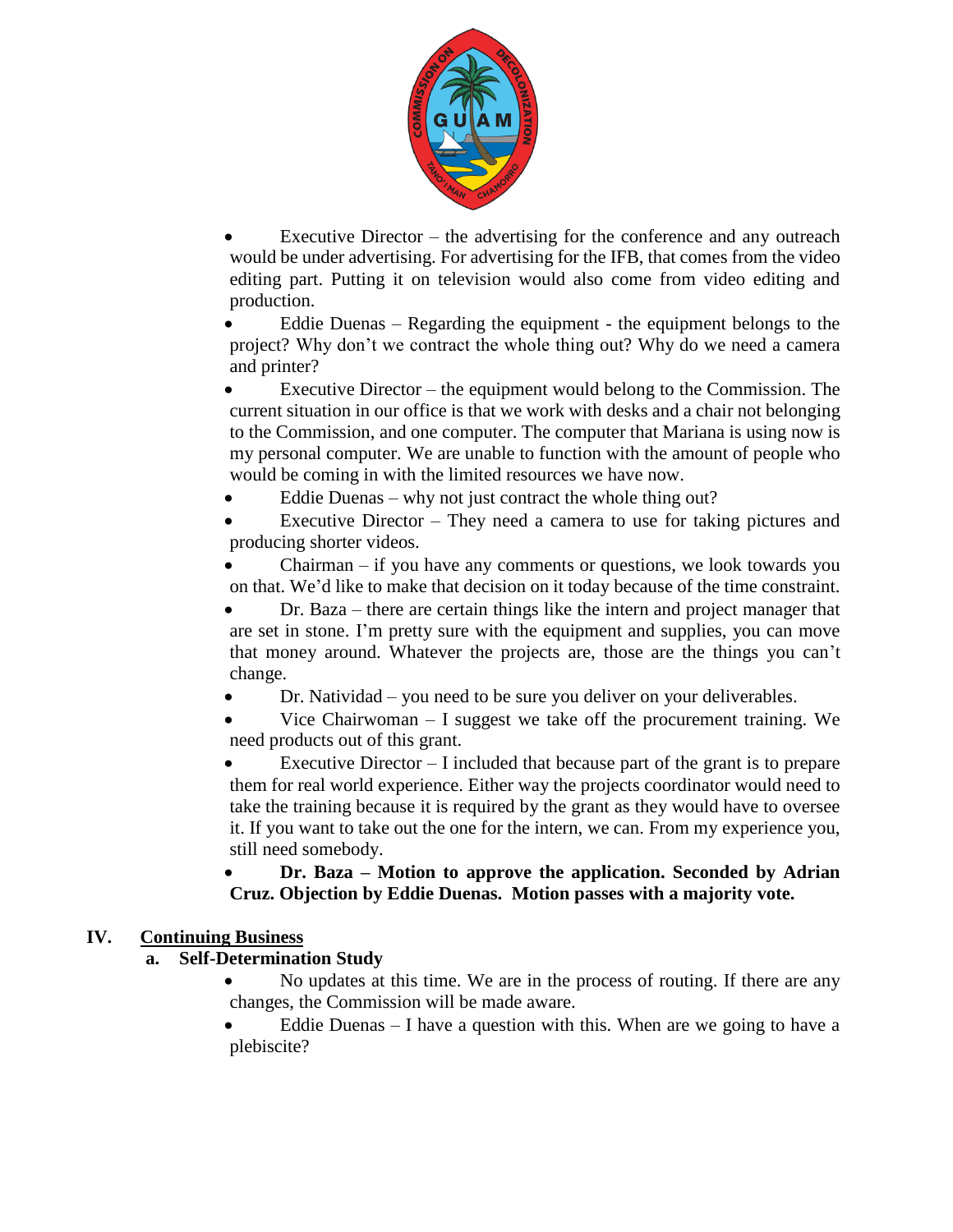

 Chairman – You never know the court, right? We need to get a briefing from the AG on a status on the appeal? I think it would be good if we get a representative from the AG's office to give us a rundown of where we're at.

 Eddie Duenas – I feel we are losing focus. Why are we doing this thing? When do we have to deliver? Why are we rushing? From the very start I've asked this question

- Dr. Baza we've been talking about this study for five years.
- Eddie Duenas The crowning glory is holding the plebiscite. The only question is when.

 Chairman – we can only do things that are within our control. I think the education has come a long way in this Commission. Which leads us to the social marketing plan.

#### **b. Social Marketing Plan**

- Jesse Quenga, representative of UOG Thank you for having me. There was a motion in your last meeting that the UOG would submit a proposal for a social marketing plan. Just an update, we've engaged a unique class that deals with public policy. The students have been working diligently to prepare. We are having a few more sessions with our students and marketing experts, and will have a legitimate proposal that we can share with the Commission at the next Commission meeting.
- Eddie Duenas Now it feels like we are handing everything over to someone else to handle. We keep on sidestepping. Let's be focused.
- Vice Chairwoman is there anything in writing? Goals? Parameters?

 Jesse Quenga – what we're compiling for the Commission is what the cost and parameters would be in regards to that social marketing aspect – using Facebook, Instagram, Snapchat, and other avenues. All of that is going to prepared in a menu style presented to the Commission. It is an effort for our class to do some form of community engaged activity. We're just doing an analysis and what the cost might you. You could then delegate the task of creating purchase orders to your staff.

- Vice Chairwoman is this a marketing plan?
- Jesse Quenga we are looking at the different outlets and their respective costs. There is no real benefit beyond the students being able to do this real world exercise.

#### **c. Financial Report**

 Mariana Pangelinan – all the numbers are the same as those from last month. No change.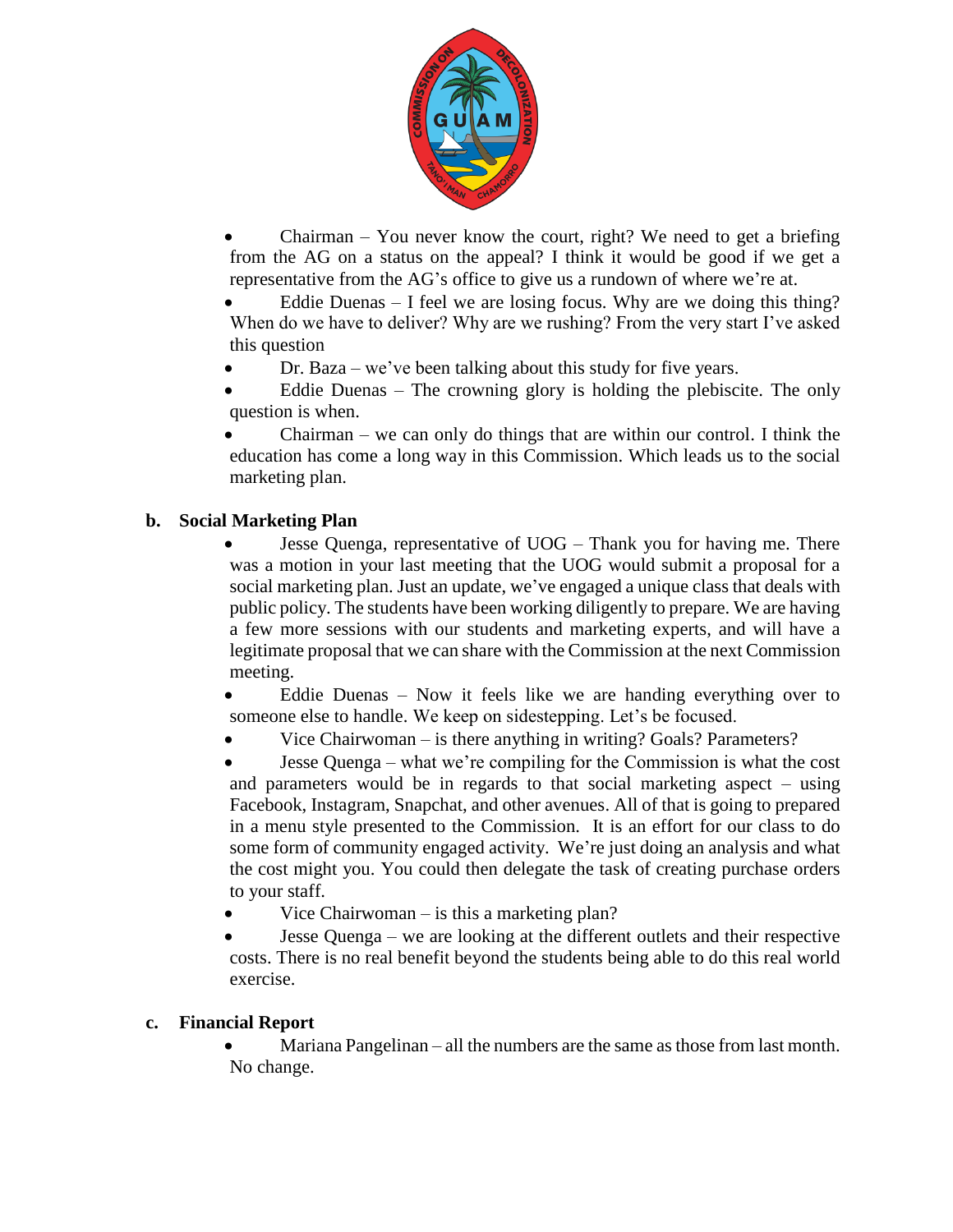

 Eddie Duenas – Am I to understand this is all we're going to get for our education and advocacy program for our status?

 Chairman – I guess we need to use the money while we can. We never know what might happen. The tax act had an impact on the monies built from prior appropriation. You still have FY18.

Eddie Duenas – All we have is \$14,000. Everything else is on reserve.

 Eloy Hara – we are ahead in our studies and our plans. We had some setbacks in term of asking if we could rent office containers for massive education starting now. Since we no longer have the 100,000+, that is out of the picture. 14,000 is not going to get us anywhere. We just have to bank on the COD's educational program. We wanted to put our pamphlets in everybody's mailbox which we could have afforded. It was around 80-90,000 dollars. We were going to go down to election commission and take the whole voter registration and select what we could afford and put the bulk mail in there.

 Chairman – there has been a passage of a 2% sales tax Oct 1. I'm a firm believe that once that takes into effect, it will be a stabilization of our revenues. Looking toward the last quarter of the calendar year, I think things will loosen up and more resources will be available.

Executive Director  $-$  I just wanted to remind the Commission that your FY2018 Funds do not carry over because the language that did that was not included in this year's budget law.

 Eloy Hara – actually for the 14,000. What I had in mind, is that I could buy what I could buy in terms of a billboard and put it up on my trailer and bring it on liberation.

#### **d. Task Force Updates**

- **Free Association** *Adrian Cruz, Free Association Chairman*
	- We are looking at getting a laser printer for cost effectiveness. For the remainder we are looking at doing a newspaper printout or ad on TV or radio.
- **Independence** *Dr. Michael Bevacqua, Independence Chairman*
	- Hike to Hila'an, part of Haleta Hikes series, this Saturday at 8am.
	- April 13 UC Berkeley Event– some of our members who went to the UN are organizing something at UC Berkeley.
	- April 26 General Assembly at Chamorro Village
	- May 19 war survivors event to help fill out war claims form
- **Statehood** *Eddie Duenas, Statehood Chairman*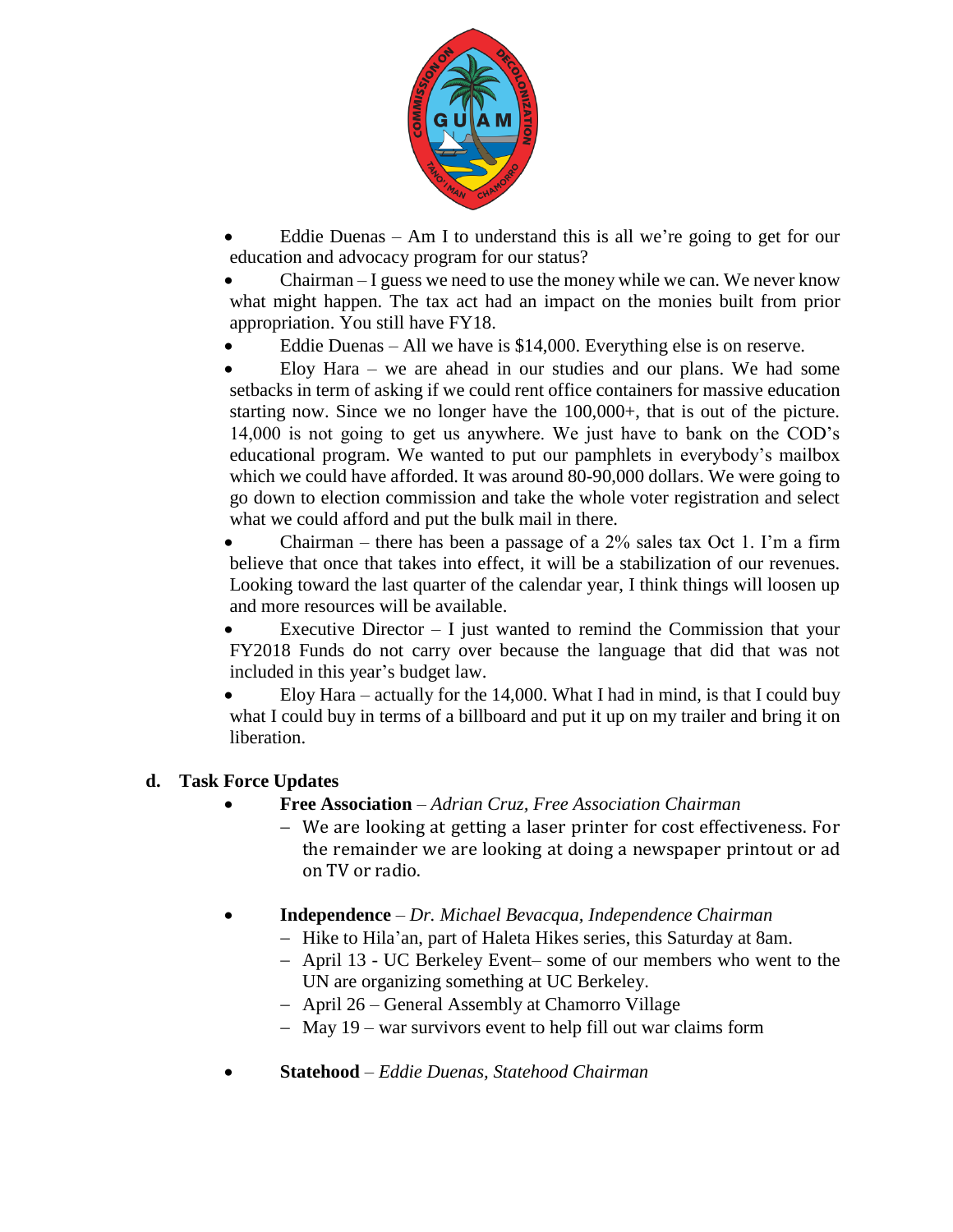

- We have a lot of plans, but at the top of my head is the money we will need for this. We need to have a contact for our advocacy program. We need a headquarters. It would be cost effective if we could rent a container to put out so someone could be coordinating all we do and answer the phone. I brought this up before and was told we could not get a coordinator.
- Executive Director we cannot do it for personnel, but we could for contracts. Because of the cut in funds, you did not anymore. If you want to look at that again, we could. We could do a procurement meeting and take care of that at a later date. I have to double check about office space.
- Eloy Hara we have started our education process long ago. We have visited every village on this island at town hall meetings.
- Chairman we are going to have to look at the practicality of what we find because of the reality of the tightness of our budgets this year.

## **V. Work Session/Subcommittee Schedule**

## **a. Subcommittee Meeting: Self-Determination Study**

- I included the minutes from the last subcommittee meeting. We are in the process of getting it signed.
- Vice Chairwoman I suggest we have the discussions within our regular meetings.

 Executive Director – The governor's legal team is currently looking at it. If any changes are made, it would not affect the content, but the introduction. We also would need to attach certain documents, such as the minutes from the meetings when it was ratified or mentioned. Once we get the changes, we will send that to everybody.

 Dr. Baza - we did make some changes in the last meeting to adopt some of your [Vice Chairwoman] language for the MOU. It is in the minutes on page 8.

 Vice Chairwoman – I'm hoping in our meetings we could get some of this product so we could use it. For example, the parts regarding the military and environmental/resources. I'd like to use those in our education campaign. Take those and put it to the public. I feel like we are in an urgent situation. The faster we get those things out, the faster we can do things with it. We have agencies bombarded with problematic memos. We will have something concrete. It translates to our role to get these out in every way possible. We have no status without resources.

 Executive Director – that was part of the discussion previously. We wouldn't have to wait for it all to be done. Parts that are done would be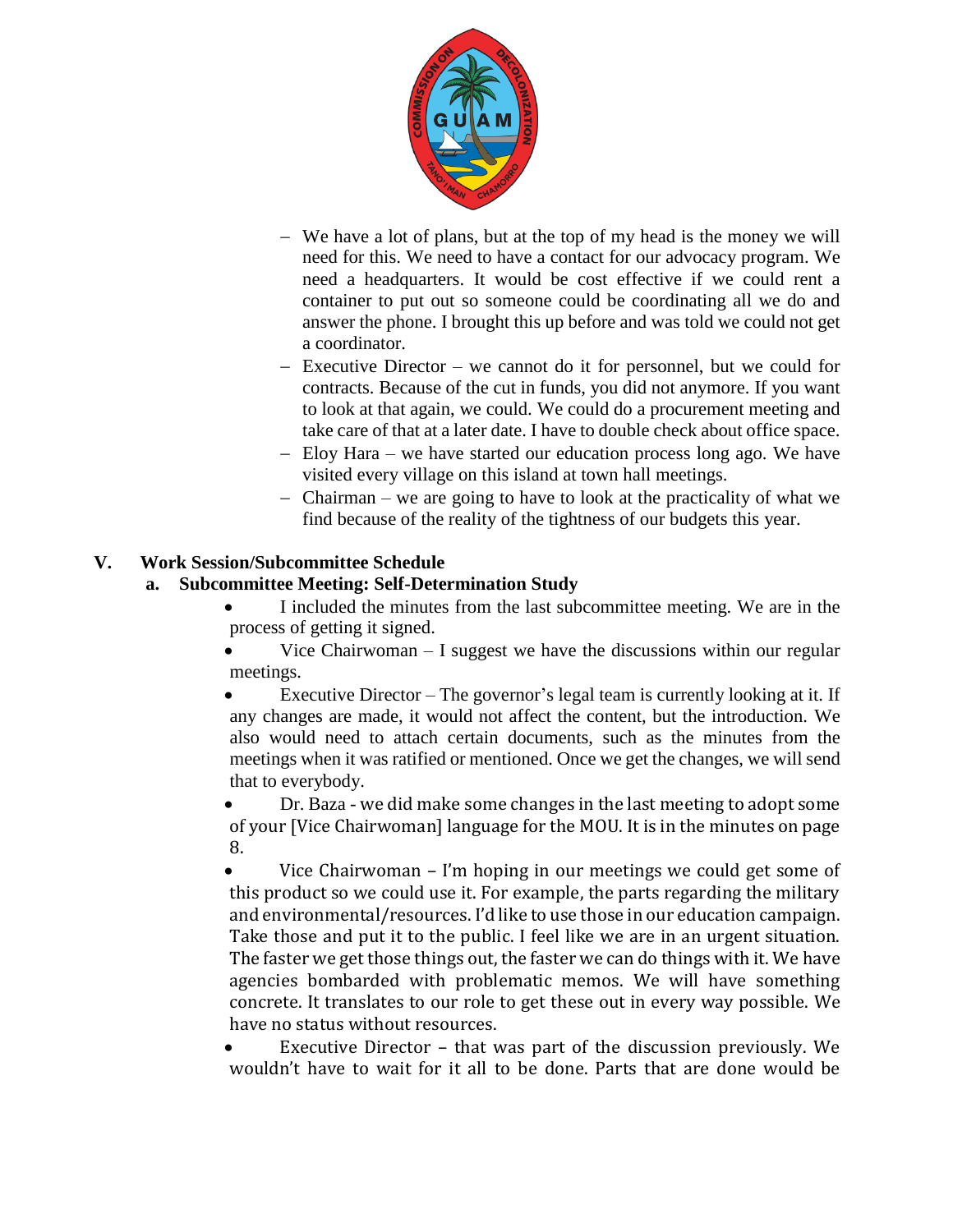

forwarded to us as they are completed for use in media and education campaign. It's currently moving forward.

 Eloy Hara – as military issue came up, I was an original appointee to the Civilian Military Task Force. I follow the military channel, and for our benefit here – a lot of the issues that you've raised, Vice Speaker, the military channel has put out tremendous efforts to address the local concerns. I personally wrote all my pros and cons. I objected to every rifle range, except for Pagat, which we are not able to develop because of the limestone. The military would have leased that and all that money would have gone toward Chamorro Land Trust. I went against the existing rifle ranges in Naval Station, NCTS, and Tarague. Many were based on our interest as Chamorros, but also for financial and other reasons including wear and tear on roads and traffic.

 Chairman – I know you've done so much in the past for this. I'm going to bring in reps from the regulatory agencies involved with this buildup. Let's get everybody in here and get a perspective of where they're at and their responsibilities. Let's see if we can get them here next meeting.

 Eloy Hara - I don't know how many of us here on Guam care to look at our sister organization in the DOD. In my 25 years in the military around the world, especially the marines, are the best steward of any piece of property or artifacts. They preserve the things better than the state or local government ever could, especially the Government of Guam. Government of Guam is known for building but not maintaining.

#### **b. Work Session: DOE Curriculum Framework / United Nations**

Tuesday, April 17, 3pm, Large Conference Room

#### **VI. Open Discussion**

- Chairman I hope everyone had a good Easter, and I look forward to working collaboratively in my remaining nine months here towards moving forward our political status.
- Eddie Duenas going back to this plebiscite, what is your feeling now that it's been declared unconstitutional by the superior court of Guam.

 Chairman – I just sent a letter to OAS as governor. There has been this push for democracy – for full political self-determination – to protect the Central and South American countries from European colonization. They are protesting and saying they have a fundamental right to having a vote in the political process they are in. I agree with them. As Governor of Guam, I'm going to be filing an amicus to the OAS about giving places like Puerto Rico what was pledged for after WWII – an end to authoritarianism, western style democracy, and the rights as citizens to vote for their representatives. That's what I've been doing with my position as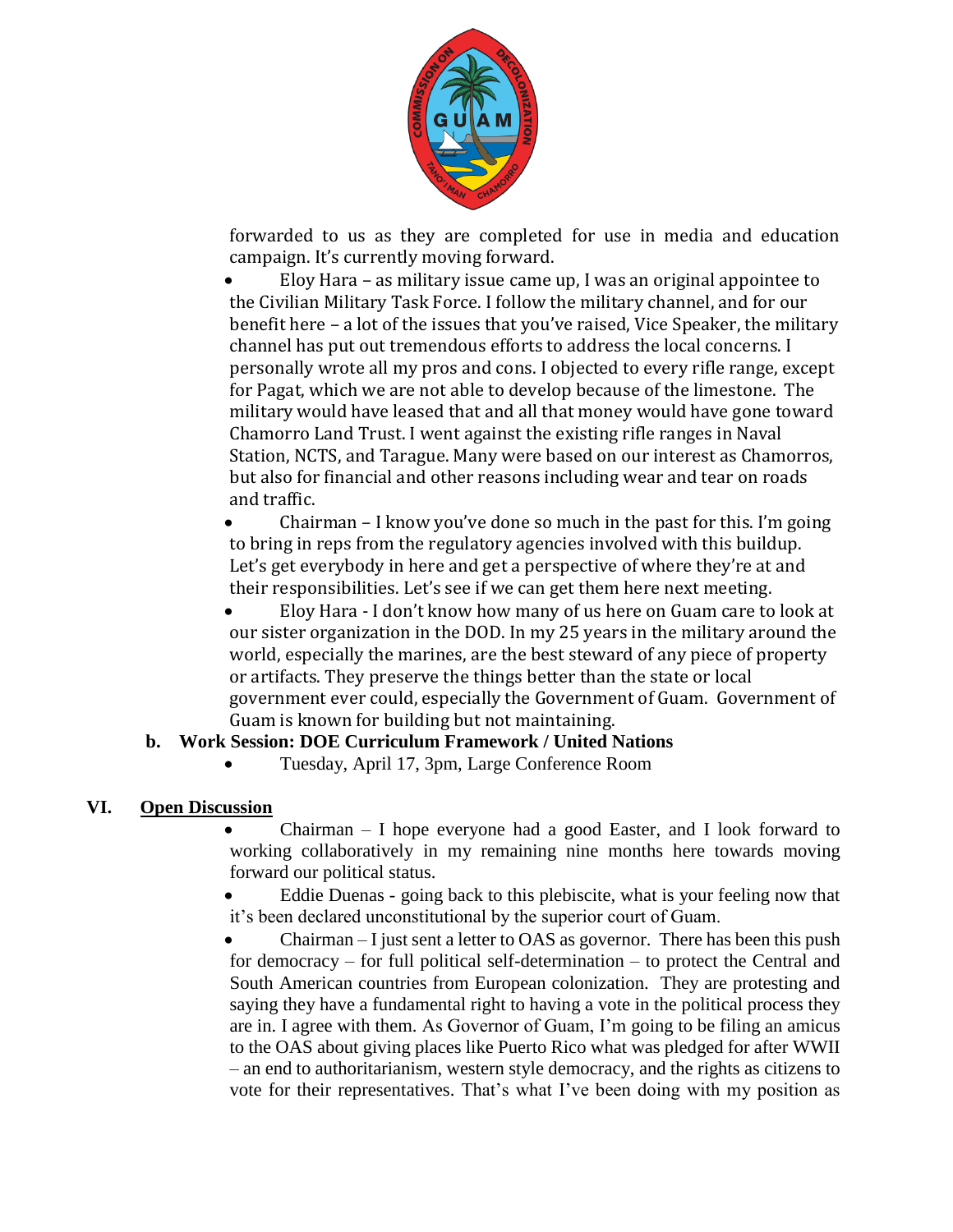

governor. It is going to be interesting because it puts the US in an awkward position.

- Eloy Hara since it will be a nonbinding resolution anyway, why don't we do a mockup plebiscite this November and just let everyone vote.
- Chairman  $-$  I think I brought that up a long time ago and I'm not going to bring it up again. I'm leaving it to the body.

 Dr. Natividad – With regards to utilizing the Organization of American States – that is an important strategy for us as well. I would encourage our consideration, especially after the MIF, which hopefully will come up with a joint resolution witch CNMI about decolonization. I think we should consider bringing up a case to the OAS. That kind of stuff really helps our case.

 Chairman – I will work with you folks on OAS. I'm the only American governor to do it. The more this voice comes out from all the different territories and commonwealths, the better, especially from these organizations and bodies created by the US after WWII. It's going to help our case. I have to follow up on the language on what I'm sending to OAS.

 Dr. Natividad – in the international level with regional meetings - if they're able to have a resolution coming out of the MIF that supports what we want, that would help our process.

 Chairman – As much as FSM President Christian and I disagree, he backed us up. As much as he can be antagonistic on certain things, at the UN, he was there for us.

Executive Director – we hope to add a paragraph to the document coming out of the MIF with their support.

 Dr. Natividad – they've appointed members of their political status commission, we should reach out to them prior to the MIF.

Executive Director – we have.

 Chairman –It is interesting because everyone at the MIF – we have people from all different places in the region. We are taking this journey, all in different periods of maturity as far as how far we've gone. We just want to come together and share information. There may be something that does come out acceptable to everyone that will help our cause for self-determination as well.

 Vicechairwoman – I think if we could all the past votes and have the full history in mind when you go in there.

 Executive Director – I did send out thank you notes to those who did support us and continue to have communication with them.

 Vicechairwoman – I would like to develop a strategy to work on those who did not support us and see what the impediments are. If they are overcomeable, then we can work on that.